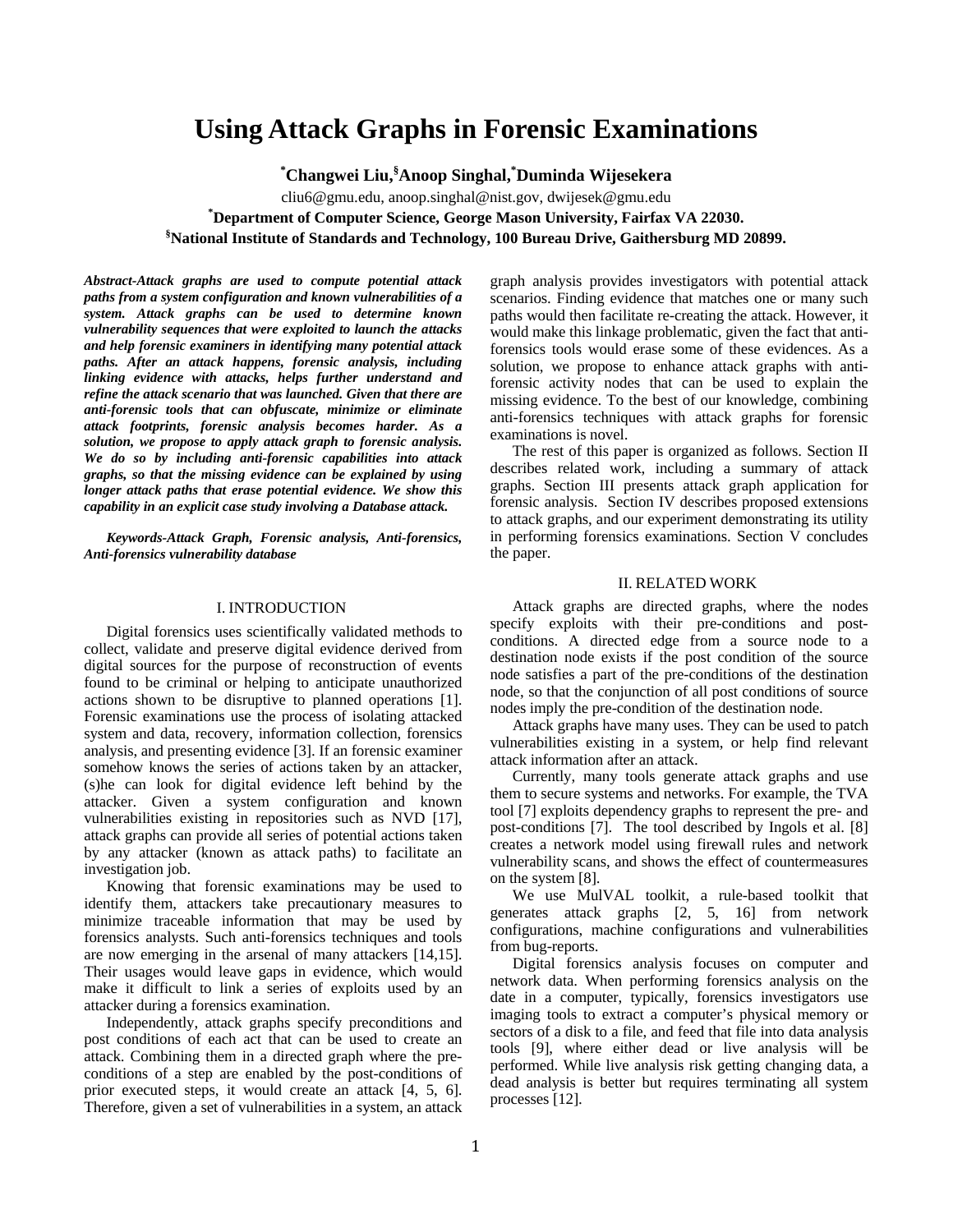To perform forensics analysis on data in a network, investigators extract valuable information from the network capture files that contain network's voice and data traffic since these files are from the users' environment with real time network activity or traffic. Some of these network forensic tools, such as SNORT [19], are well known in networking community and used as IDS as well.

Currently, most of the digital anti-forensic techniques fall in two categories of (1) attacking data, (2) attacking tools [15].

Techniques used to attack data include overwriting data or metadata in a file system, deleting files or media, hiding information using obfuscation, steganography and encryption, hiding data in unallocated spaces or slack space etc. [15]. Techniques used to attack forensics tools interfere with or mislead forensic analysis by crafting images or data that is not usable by tools [13].

An evidence graph takes a time-sequenced collection of intrusion evidence as nodes and correlation relationship between them as edges [10]. Evidence graphs facilitate presenting and reasoning about evidence collected after attacks, which is different from attack graphs as we discussed above. Work reported in [10] generates evidence graphs and attempts to automate the forensic analysis by using reasoning mechanism on the evidence using pristine and collected evidence. Liao et al. use expert systems with fuzzy rules to relax the assumptions on evidence quality to improve this problem [11]. However, both papers [10] and [11] focus on how to analyze evidence better in order to detect attacks. Contrastingly, our objective is to show investigators where evidence could be found or should be found but missing or hidden due to the usage of anti-forensic tools.

## III. APPLYING ATTACK GRAPHS TO FORENSIC ANALYSIS

In this section we show how an attack graph can be used to search for forensic evidence after an attack. Our method expects to have two kinds of data, (1) known attack steps with their pre-conditions and post-conditions, (2) network and system configuration information, in addition to having an attack graph generation tool. After an attack occurs, our method consists of using attack graphs to generate potential attack paths, the attack steps with dependency relationships, which lead to the discovered attack and finding evidence to match the attack. We show how our method works by using the following example.

#### *A. Experiment network and attack graph*

The network we simulated is shown in Figure 1. In our experiment network, the external firewall controls network access from the Internet to the enterprise network, and the internal firewall controls the access to the database server that can be accessed by the webserver and workstations. The webserver hosts a webpage at port 8080 using the Tomcat 7 server that provides access to Internet users. The eventual attack we wish to execute is to gain access to database tables as an Internet user. We do so by launching a SQL injection attack that exploits the following java servlet code that does not sanitize input values:

*(theResult = theStatement.executeQuery(* 

*"select \* from profiles where name='Alice' AND password='"+passWord+"'");).* 

Suppose an internal user Alice uses a workstation that runs Windows XP SP3 operating system with IE6, which has vulnerability (CVE-2009-1918) that enables executing any code on this machine. As an external attacker we use social engineering to trick Alice to visit a malicious web page to control Alice's workstation.



Figure 1: Experiment network

By using MulVAL with the above configuration and vulnerability information as input, we generated the attack graph shown in Figure 2, where the bold red line illustrates one of our attack paths. The square vertices in the graph represent system configurations including vulnerabilities, and diamonds represent privileges that an attacker gains by exploiting existing vulnerabilities. The ovals link preconditions to post-conditions of each attack step. The notation n:0 inside diamonds and ovals in Figure 2 are probabilities used for quantitative analysis that we do not use.

The 25 steps in Table 1 describe the 25 nodes in the attack graph of Figure 2, and is an explanation of the attack scenario. (Appendix 1 provides the full attack graph generated by MulVAL). In the attack graph, nodes 10 and 11 show that, initially, the attacker from the Internet can only access a webserver through port 8080. Node 20 and 21 show that the attacker can find out a workstation that connects to Internet, say Alice's machine. Exploring from the initial state with these pre-conditions, the attackers see two attack paths. Along the first path, the attacker can take advantage of the webpage input vulnerability in node 13 to remotely exploit the webserver by TCP protocol and port 8080 (node 6 and 7). Node 5 shows that the webserver connects to MySQL server by TCP protocol through port 3306. On the second path, the attacker can compromise a workstation by tricking the user to visit a malicious website (node 19, 18, 22, 23,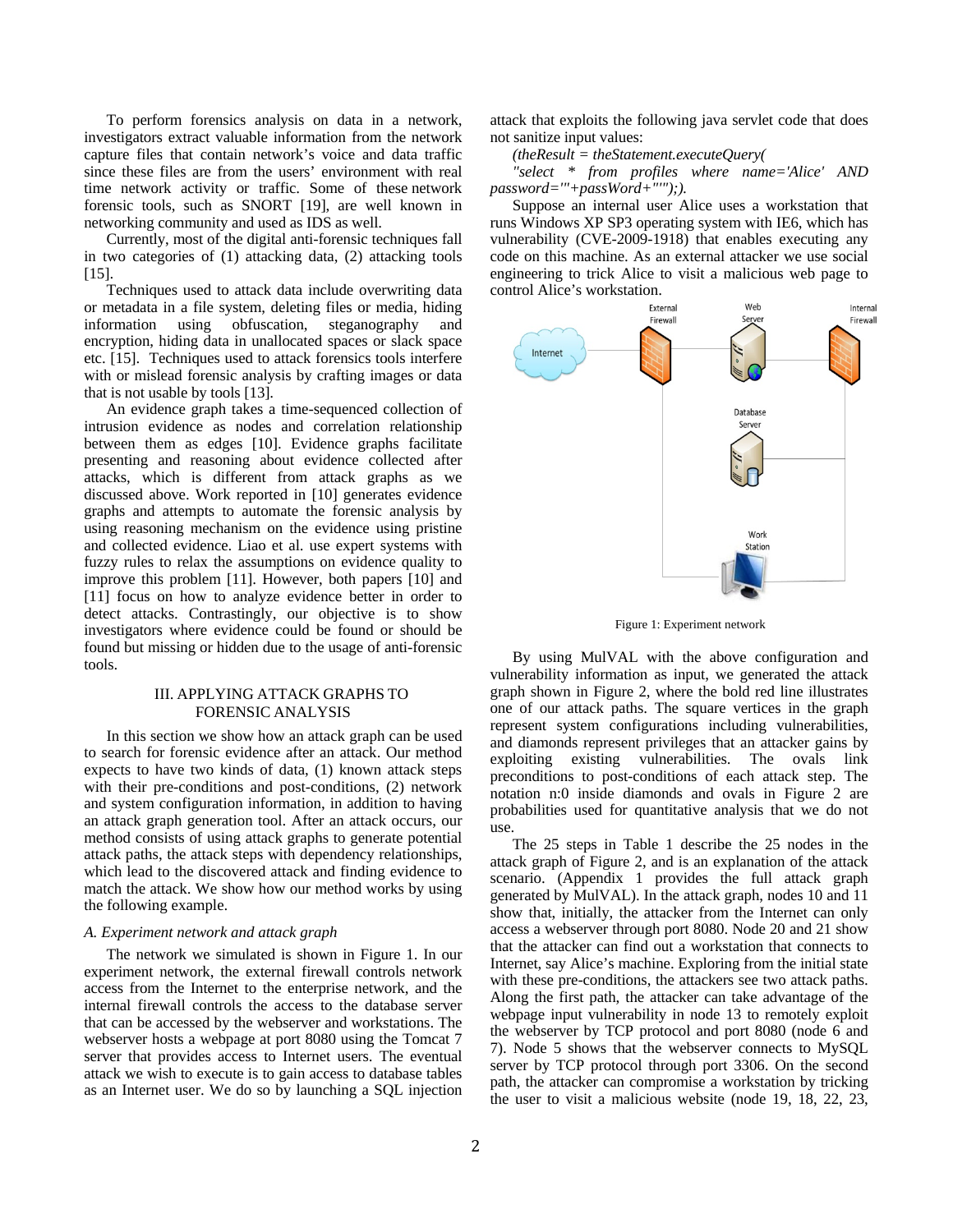17). The workstation also provides access to the MySQL server, as shown in node 15 and 16. Either by using the webserver (node 4) or the compromised workstation (node 14), the attacker can launch the SQL injection attack on the MySQL server (node 3, 24, 25, 2 and 1).



Figure 2: MulVAL Generated Attack Graph

#### *B. Apply attack graph to forensics analysis*

In order to show how attack graphs can be helpful for forensic analysis, we suppose the attack stated in Figure 2 was successful. Suppose the database general query logging was also working at that time. Then a forensic investigator could notice a log entry like "*120315 11:44:46 51 Query select \* from profiles where name='Alice' and (password='alice' or '1' = '1')*", which is a typical SQL injection query without neutralizing the input data to remove "*or '1' ='1'* ". Our attack graph narrows the investigation to the webserver and Alice's workstation. Assume that there was no evidence found on the workstation. Instead, some IP addresses were found in the webserver log with a visit time close to the above malicious entry time in MySQL log file. For example, the following IP address, an IP address that is not from the enterprise network, with a timestamp *"15/Mar/2012:11:44:46"* was logged in our Apache Tomcat webserver.

## *"129.174.92.32 -- [15/Mar/2012:11:44:46-0400] POST /lab/Test HTTP/1.1" 200 670."*

Considering that the webserver has only port 8080 open to the Internet, investigators could conclude that this attack took advantage of the web application string input vulnerability. In response, the network administrator can fix the vulnerabilities shown along the attack path of the graph.

TABLE1: ATTACK STEPS IN OUR ATTACK GRAPH

| 1              | execCode(dbServer,user)                                                     |
|----------------|-----------------------------------------------------------------------------|
| $\overline{2}$ | RULE 2 (remote exploit of a server program)                                 |
| 3              | netAccess(dbServer,tcp,3306)                                                |
| $\overline{4}$ | RULE 5 (multi-hop access)                                                   |
| 5              | hacl(webServer,dbServer,tcp,3306)                                           |
| 6              | execCode(webServer,apache)                                                  |
| 7              | RULE 2 (remote exploit of a server program)                                 |
| 8              | netAccess(webServer,tcp,8080)                                               |
| 9              | RULE 6 (direct network access)                                              |
| 10             | hacl(internet,webServer,tcp,8080)                                           |
| 11             | attackerLocated(internet)                                                   |
| 12             | networkServiceInfo(webServer,httpd,tcp,8080,<br>apache)                     |
| 13             | vulExists(webServer,'CWE89',httpd,<br>remoteExploit,privEscalation)         |
| 14             | RULE 5 (multi-hop access)                                                   |
| 15             | hacl(workStation,dbServer,tcp,3306)                                         |
| 16             | execCode(workStation,user)                                                  |
| 17             | RULE 3 (remote exploit for a client program)                                |
| 18             | accessMaliciousInput(workStation,secretary,'IE')                            |
| 19             | RULE 22 (Browsing a malicious website)                                      |
| 20             | hacl(workStation,internet,httpProtocol,httpPort)                            |
| 21             | inCompetent(secretary)                                                      |
| 22             | hasAccount(secretary,workStation,user)                                      |
| 23             | vulExists(workStation,'CVE-2009-<br>1918','IE',remoteClient,privEscalation) |
| 24             | networkServiceInfo(dbServer,mySQL,tcp,3306,<br>user)                        |
| 25             | vulExists(dbServer,'SQLinjection',mySQL,<br>remoteExploit,privEscalation)   |

Table 2 shows the evidence that might be left on log files, browsers' history and Temporary Internet files when an SQL Injection attack is launched. If investigators cannot find sufficient evidence, they would not be able to assert the concurrence with the attack suggested by the attack graph. Moreover, attackers actively hide or overwrite the evidence. One explanation would be that the attacker has used antiforensic techniques described in Section IV.

Conversely, forensics examiners can identify attacks not revealed in attack graphs. Attack graphs may have missed some vulnerabilities or configurations, and a careful forensic analysis could find unknown vulnerabilities, for example, by using Wang's [10]. Here, the idea is to use a reasoning framework to find the correlation between different evidence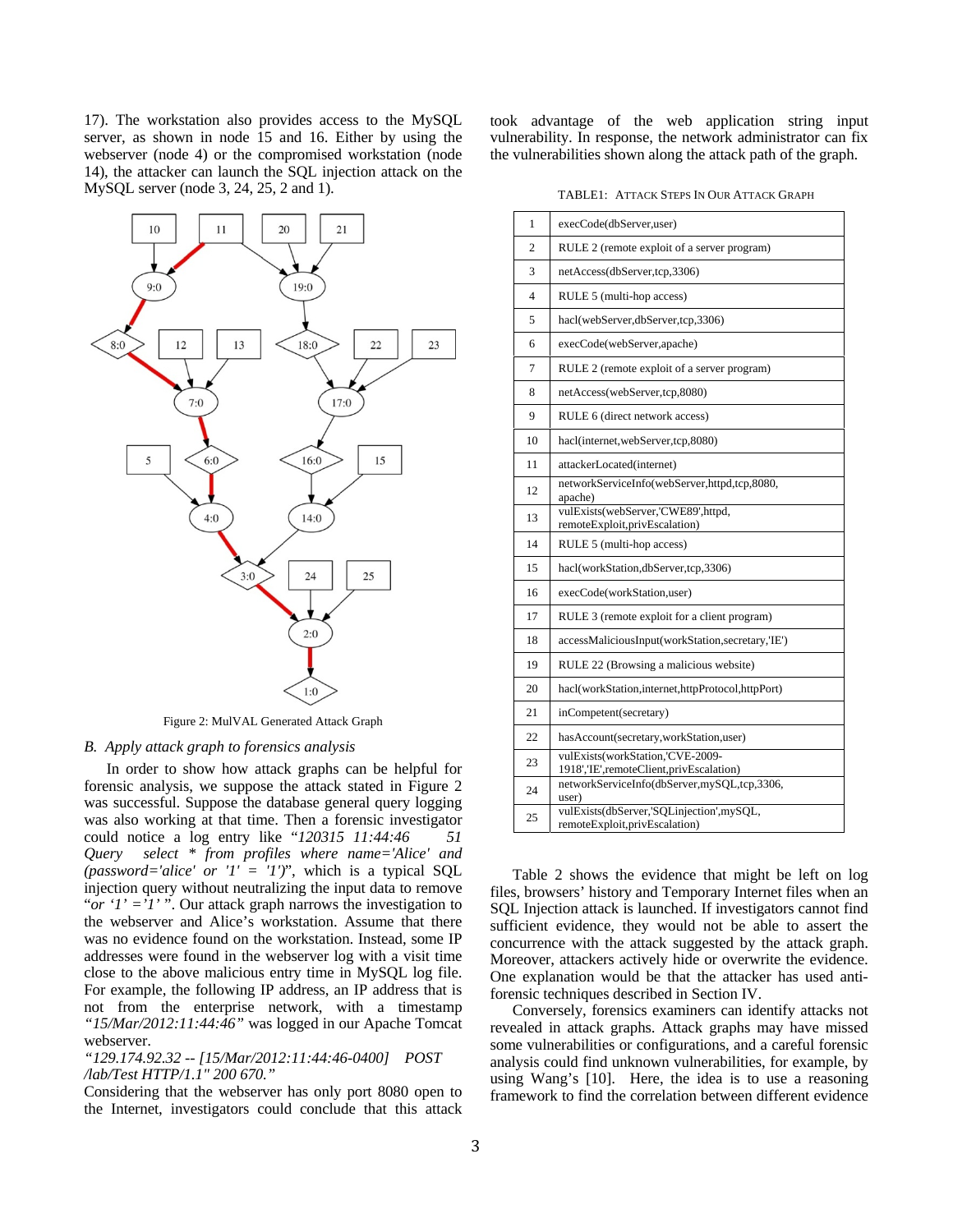| ID               | <b>Attack</b> | <b>Software</b>      | <b>Forensic Tool</b> | Data                        | <b>Key Data</b>                            |
|------------------|---------------|----------------------|----------------------|-----------------------------|--------------------------------------------|
| SQL1             | SQL Injection | MySQL 5.1 above      |                      | General Query log           | 'something' or $1' = 1'$                   |
| SQL <sub>2</sub> | SQL injection | Microsoft SQL server |                      | Query Log                   | 'something' or $1' = 1'$                   |
| SQL3             | SQL injection | Microsoft SOL server | WFTSQL/Hypnosis      | Cache Memory                | 'something' or ' $1' = 1$ '                |
| CVE-2009-1918-1  | CVE-2009-1918 | Windows/IE 6-8 CSS   | Wireshark            | pcap file                   | suspicious link based on<br>port like 8080 |
| CVE-2009-1918-2  | CVE-2009-1918 | Windows/IE 6-8 CSS   |                      | <b>IE History</b>           | suspicious link based on<br>port like 8080 |
| CVE-2009-1918-3  | CVE-2009-1918 | Windows/IE 6-8 CSS   |                      | Local Setting Temp folder   | VNC executable file                        |
| <b>CWE-89-1</b>  | <b>CWE-89</b> | Software with MySQL  |                      | Log file on Software server | IP address combine SOL<br>log              |

TABLE2: EXAMPLE SQL INJECTION ATTACK VULNERABILITY FORENSIC ANALYSIS TABLE

organized in a time sequence. In order to use Wang's hierarchical reasoning framework, evidence should be normalized and aggregated using a pre-processor. In real scenario, in some cases, it might be hard for investigators find valuable un-tainted evidence. Under this situation, hypotheses testing based on investigators' expert knowledge should be used to implement the "missing" evidence in order to build up the attack path to restore the attack scenario.

#### IV. ANTI-FORENSIC CAPABILITIES

In order to model anti-forensic activity in attack graphs, we propose to extend the attack graphs by adding a new type of nodes called anti-forensics activity and model the dependency between such a node and its ability to prevent a forensic tool from being used. This addition shows potential anti-forensics techniques that can be used to clean up the evidence left behind by an attack, which is used to identify an attack in Section III. Our anti-forensic activity nodes represent a new type of vulnerabilities that can be used against forensics analysis. When the evidence collected from the step stone computers or targeted computers cannot prove an unauthorized activity, our extensions could provide a potential two-level analysis. The first level explains how the attacker possibly launched the attack and the second level describes potential cover-ups. Below is the description of the details.

#### *a) Adding Anti-forensics Activity Nodes*

Based on the original attack graph, we add an extra node called the anti-forensic activity node along the attack path with corresponding privilege that might be used by the attacker to minimize the evidence generation or usage. Adding anti-forensics nodes to the attack graph has two advantages. First, our addition does not increase the complexity of the attack graph. This is relevant, because attack graph complexity in enterprise networks with lots of computers and complicated configurations has been a hindrance to using them commercially. Second, once attackers launch an attack, it is possible for them to escalate their privileges to perform anti-forensics activities. If the current attack path does not sufficiently escalate the privileges for the attacker to use anti-forensic tools, then

(s)he may use other attack paths that can get to the same victim computer to gain them. For example, in Figure 2, an attacker can get to node "3" to execute a SQL query by the left path through un-sanitized string input vulnerability at the webpage. If privilege obtained along this path does not allow executing anti-forensic tools, then the attacker may use another path, say by hacking Alice's computer, to exploit the victim computer's IE vulnerability following a socialengineering attack.

One of the main advantages of our addition is that it does not destroy the causality relationship between attack states, and therefore one can use the original network configuration, vulnerability information, and the new escalated privilege to generate an attack graph with anti-forensic nodes. We propose that, along every exploit diamond node of the attack graph, an anti-forensics vulnerability node is added to model the anti-forensic capabilities.

## *b) Dependency between anti-forensics nodes and preventing forensic discovery*

Dependency between anti-forensic nodes and their effect on forensic activity on a specific configuration can be specified as stated in the anti-forensic table given in Table 3. We can use this table and the missing evidence to reason which technique or tool has been used to remove forensic evidence.

## *A. Extending the Example Scenario*

Figure 3 shows an attack graph enhanced with anti-forensics nodes shown as dark rectangles. We use the previous example and the attack graph shown in Figure 2. In this example, the specific anti-forensic activity explanation for each node can be found in Table 3. Take the right path (11-  $>18->16->3-1$ ) with its anti-forensics nodes as example. It shows that an attacker uses the CVE-2009-1918 vulnerability on the windows workstation to fully control Alice's machine, in which the attacker is able to use the escalated root privilege to remove the malicious link sent to the workstation either by the shell or VNC (we use TIGHTVNC in our experiment) [18] if no one sits in front of the computer. VNC is remote control software that can used to see and interact with desktop application across any network. Shell commands are stealthier because they have no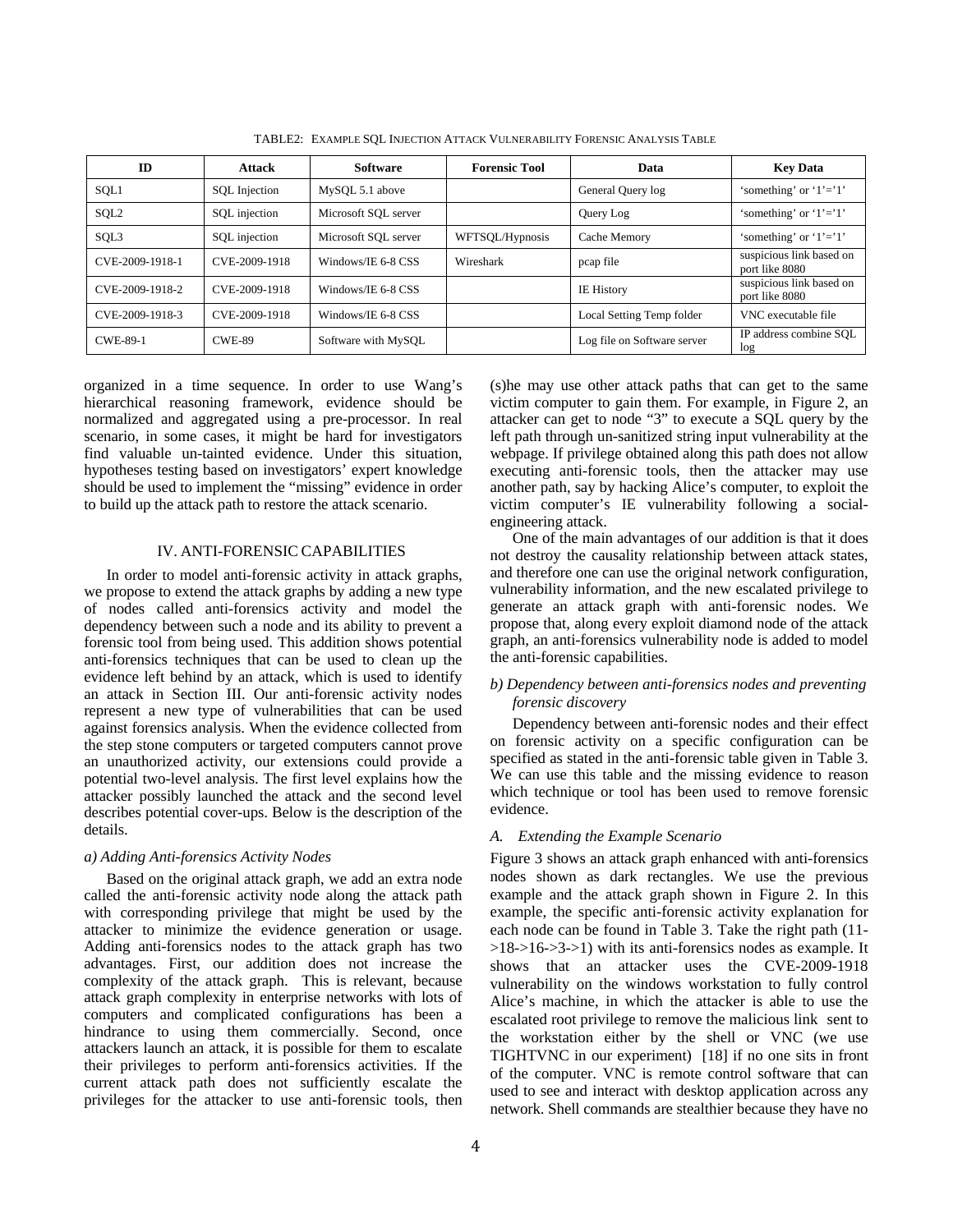| ID             | Category              | <b>Tool</b>               | <b>Technique</b>         | <b>Windows</b> | Linux | Privilege | Access               | <b>Vulnerability</b>                     | <b>Effect</b>                               |
|----------------|-----------------------|---------------------------|--------------------------|----------------|-------|-----------|----------------------|------------------------------------------|---------------------------------------------|
| A <sub>1</sub> | <b>Attack Tool</b>    |                           | Obfuscate<br>signature   | All            | A11   | User      | Internet             | <b>SNORT Rule</b>                        | Bypass being detected by rules              |
| D <sub>1</sub> | Destroy Data          | <b>BCWipe</b>             | Delete file<br>content   | 98 Above       | A11   | User      | Computer             |                                          | Delete data permanently                     |
| D <sub>2</sub> | Destroy Data          |                           | Remove log file          | A11            | A11   | User      | Internet             | MySQL5.1<br>above set log<br>off command | Set general log off                         |
| H1             | Hide Data             | Steghide                  | Steganography            | A11            | A11   | User      | Computer             |                                          | Hide data to image or audio<br>file         |
| H2             | Hide Data             | Slacker.exe               |                          | 2000<br>Above  | No    | User      | Computer             |                                          | Hide data in slack space                    |
| H <sub>3</sub> | Hide Data             | TrueCrypt                 | Encryption               | XP Above       | A11   | User      | Computer             |                                          | Encrypt disk or partition and<br>hide       |
| H <sub>4</sub> | Hide Data             | Rootkit                   | Hide data in<br>memory   | All            |       | User      | Internet             |                                          | Bypass live incident response               |
| H <sub>5</sub> | Hide Data             | Evil Maid                 | Encryption<br>passphrase | All            | A11   | User      | Physical<br>Computer | TrueCrypt<br>bootloader                  | Capture the key                             |
| M1             | Minimize<br>footprint | ShellCode                 | Memory<br>injection      | A11            | A11   | User      | Internet             | <b>Buffer</b><br>Overflow                | No code in hard disk                        |
| M <sub>2</sub> | Minimize<br>footprint | Reverse<br>Shellcode      | Syscall<br>Proxying      | All            | A11   | User      | Internet             | <b>Buffer</b><br>Overflow                | Attack without code                         |
| M <sub>3</sub> | Minimize<br>footprint | Metasploit<br>meterpreter | Memory<br>injection      | A11            | A11   | User      | Internet             | Metasploit<br>exploit                    | Hack the victim machine                     |
| M <sub>4</sub> | Minimize<br>footprint | random is<br>toolkit      | Change URL               | All            | A11   | User      | Internet             | <b>Browser</b>                           | Infect webpages                             |
| M <sub>5</sub> | Minimize<br>footprint | A4Proxy                   | Hide IP                  | A11            | A11   | User      | Computer             |                                          | Hide ID when surfing on<br>internet         |
| T1             | Trail<br>Obfuscation  |                           | Obfuscate<br>payload     | A11            | A11   | User      | Internet             | <b>SNORT Rule</b>                        | Obfuscate payload to bypass<br><b>SNORT</b> |

**TABLE3: THE ANTI-FORENSIC TECHNIQUE/TOOL VULNERABILITIES DATABASE** 



M4: Change URL M5: Hide IP D1: Delete file content D2: Remove log file *Note: The specific information is in table 3.* 

Figure 3: Anti-forensics Nodes

any visual effect of the desktop. For the next step of attacking the MySQL Server, the attacker can either use command at runtime to turn off MySQL server logging (for our experiment version MySQL 5.5, "*SET GLOBAL general\_log = 'OFF'*;" can be sent from the webpage in Appendix 2 to turn off the query log file) or attack the database server by exploring more vulnerabilities (such as CVE-2009-2446 for a MySQL version from 4.0.0 to 5.0.83) to physically delete the log file.

In an actual scenario, an attacker may not perform antiforensic attacks on every attack step. Accordingly, the investigators do not need to look up the Anti-forensics database at every step as long as they can find sufficient evidence left behind by the attacker.

## *B. The Anti-Forensic Capabilities Database*

We now describe the details contained in our antiforensics database. As shown, Table 3 has attributes "ID", "Category", "Tool", "Technique", "Windows", "Linux", "Privilege", "Access", "Vulnerability" and "Effect". "ID" is used as a primary key for each record. We use attribute "category" to categorize the anti-forensics technique and tools. For example, "destroy data" means that the evidence data will be destroyed, but the evidence data would probably be hidden in either memory or hard disk by using different tools or techniques. The category "Hide data" shows this latter capability with a list of tools. The attributes "tool" and "technique" list what tools and technique an attacker might use for anti-forensics. "Windows" and "Linux" are OS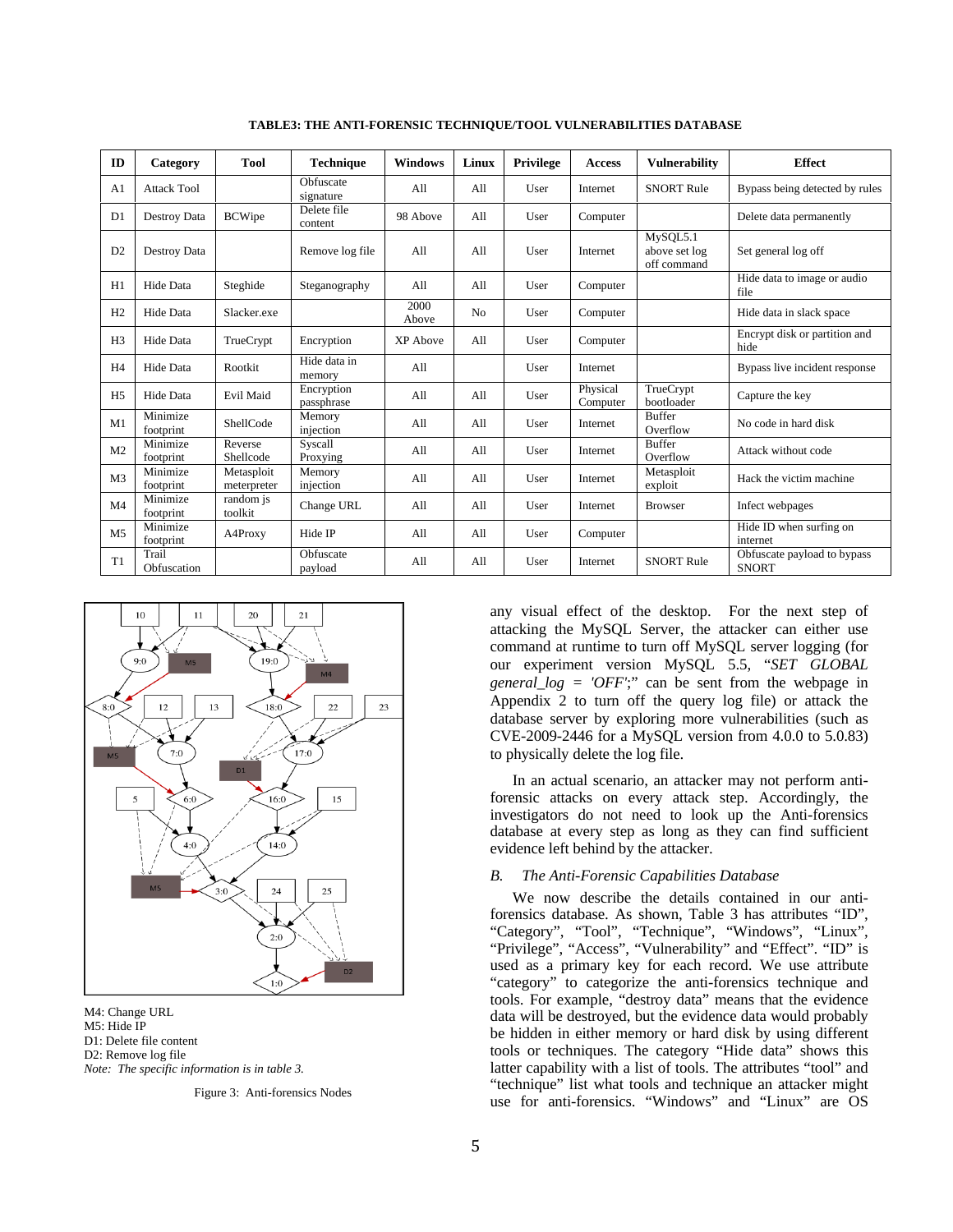platforms where the tool and technique would be used. The attribute "privilege" states escalated privilege an attacker may need in order to perform anti-forensics on the specific platform using a specific tool or attack. There are three kinds of access in attribute "Access", from which the attacker would launch the specific anti-forensics. Notice that "physical computer" is different from "computer" here. While we define "physical computer" as physical access to a computer, "computer" means that the anti-forensics can also be done by remote access to the computer through Internet by using shell or a remote desktop control tool such as TightVNC [18] to install anti-forensic tool on the victim computer. Lastly, the attribute "vulnerability" is used to show the vulnerability exploited by the attacker, and the attribute "effect" specifies effect of the exploit on the data record.

By querying different attributes, when we trace the attack on a machine with a specific configuration and privileges, we can find anti-forensic capabilities available to a potential attacker at each step in minimizing the evidence potentially left behind the attack.

Combining the machine configuration in the attack graph and the collected evidence for a specific attack investigation, the forensic investigator can find out what evidence has been removed by comparing the collected evidence to forensic analysis database shown in Table 2 that illustrates what evidence should be left over. Once the investigator has determined that anti-forensic has been used, with the collected existing evidence and information obtained from reading the attack graph, s(he) can query the anti-forensics table in order to find out what techniques or tools might have been used by the attacker to clean up potential evidence. Therefore the investigator can reconstruct potential attack scenarios even with partial evidence.

Constructing the anti-forensics database requires that repositories like National Vulnerability Database (NVD) [17] be enhanced to collect the capabilities of anti-forensic technique or tools and provide them as a part of the NVD repository.

#### V. CONCLUSIONS

We showed how attack graphs could be used to help forensics investigators narrow down potential attack scenarios, along with evidence left by attackers. By using anti-forensic tools and techniques, attackers can prevent such activities by ensuring that evidence left behind is minimized, obfuscated or removed completely. In order to recreate attack scenario in the presence of anti-forensics tools and techniques, we propose enhancing attack graphs with antiforensics nodes and an anti-forensics database. We showed how these two additions could be used to recreate attack scenarios from partial evidence. Given that NVD helps in preventing attacks and detecting attack paths when we find ourselves attacked, we advocate that NVD be enhanced with anti-forensics databases. We would also like to enhance NVD with the capabilities for anti-forensic techniques or tools.

## ACKKNOWLEDGEMENT

We would like to thank the anonymous reviewers for their valuable feedback and suggestions that helped improve the last version of the paper.

#### REFERENCES

[1] A. Jaquith, "Security Metrics: Replacing Fear, Uncertainty, and Doubt", Addison Wesley, Mar 26, 2007.

[2] A. Singhal, X. Ou, "Security Risk Analysis of Enterprise Networks Using Probabilistic Attack Graphs", NIST InterAgency Report, September 2011.

[3] Adrian T.N. Palmer, "Computer Forensics: The Six Steps", US-CERT, 2008.

[4] P. Ammann, D. Wijesekera, S. Kaushik. "Scalable, graph-based network vulnerability analysis", In Proceedings of 9th ACM Conference on Computer and Communications Security, Washington, DC, November 2002

[5] X Ou, W. F. Boyer, M. A. McQueen, "A scalable approach to attack graph generation," In: 13th ACM Conference on Computer and Communications Security (CCS), pp. 336–345 (2006).

[6] R. Lippmann, K. Ingols. "An annotated review of past papers on attack graphs", Technical report, MIT Lincoln Laboratory, March 2005.

[7] S. Jajodia, S. Noel, B.O.'Berry. "Topological Analysis of Network Attack Vulnerability", In Managing Cyber Threats: Issues, Approaches and Challenges, V. Kumar, J. Srivastava, A. Lazarevic (eds.), Springer, 2005.

[8] K. Ingols, M. Chu, R. Lippmann, S. Webster and S. Boyer. "Modeling Modern Network Attacks and Countermeasures Using Attack Graphs", Proceedings of ACSAC Conference 2009.

[9] SANS Institute InfoSec Reading Room, "an Overview of Disk Imaging Tool in Computer Forensics", 2001.

[10] W. Wang, E.D. Thomas, "A graph based approach toward network forensics analysis", ACM Transactions on Information and Systems Security 12 (1) 2008.

[11] N. Liao, S. Tian, T. Wang, "Network forensics based on fuzzy logic and expert system", Computer Communication, vol. 32, no. 17, pp. 1881– 1892, 2009.

[12] B. Carrier, "File System Forensic Analysis", Addison-Wesley Professional, March 2005.

[13] B. Sullivan, "application-Level Denial of Service Attacks and Defenses", Presented in conjunction with the BlackHat DC 2011 talk, January 2011.

[14] S. Garfinkel. "Anti-Forensics: Techniques, Detection, and Countermeasures", In Proceedings of the 2nd International Con- ference on i-Warfare and Security (ICIW), Naval Postgraduate School, Monterey, CA, March 2007.

[15] M. Whitteker, "Anti-forensics: Breaking the forensic process", Information Systems Security Association Journal, pp. 10-16, November 2008.

[16] MulVAL V1.1, Jan 30, 2012, http://people.cis.ksu.edu/~xou/mulval/.

[17] National Vulnerability Database,

[http://nvd.nist.gov/.](http://nvd.nist.gov/)

[18] TightVNC Software,

http://www.tightvnc.com/.

[19] SNORT,

http://www.snort.org/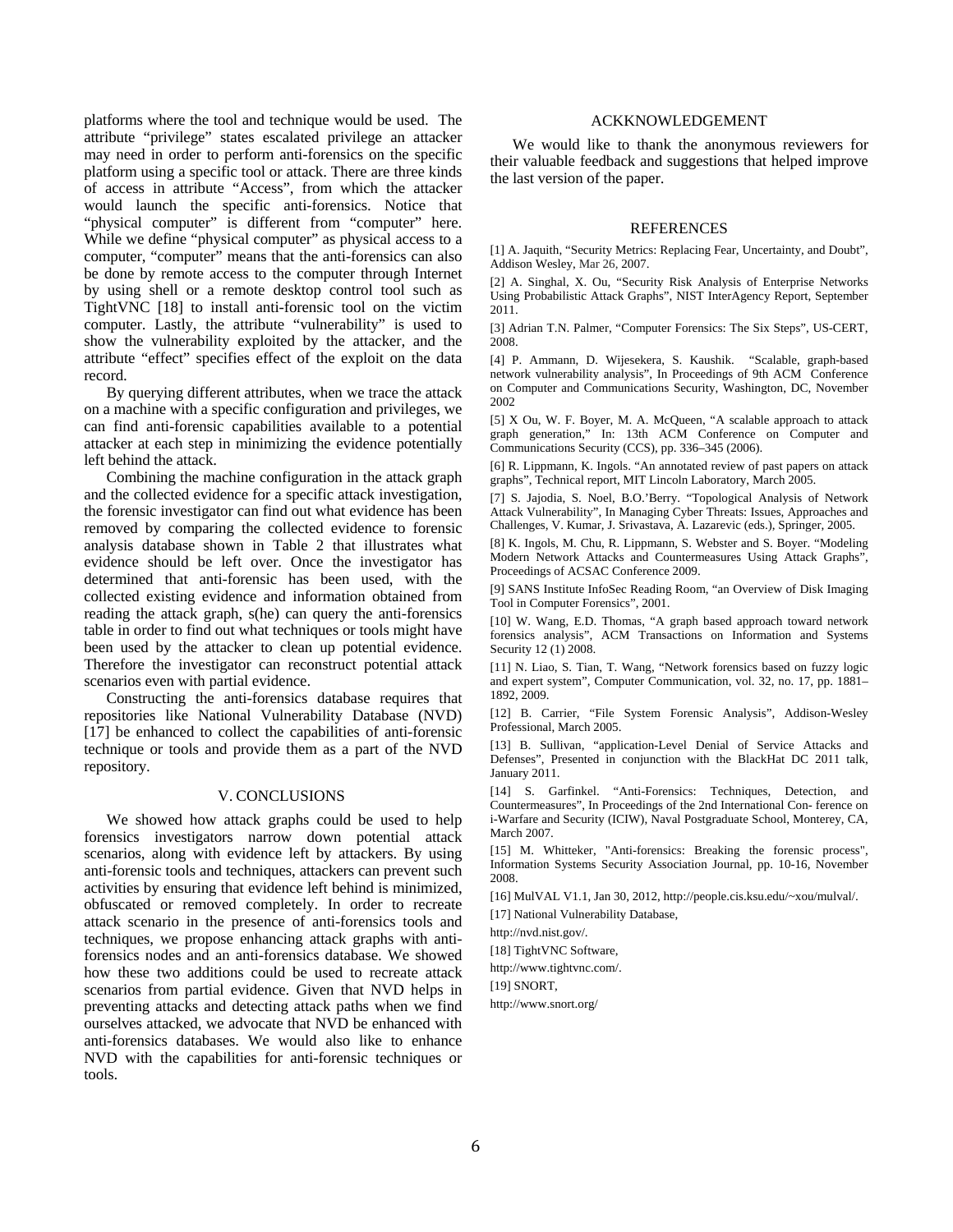## **APPENDIX**

**1. The attack graph for our experimental network** *(we amplify a part of the graph for a clearer view)*